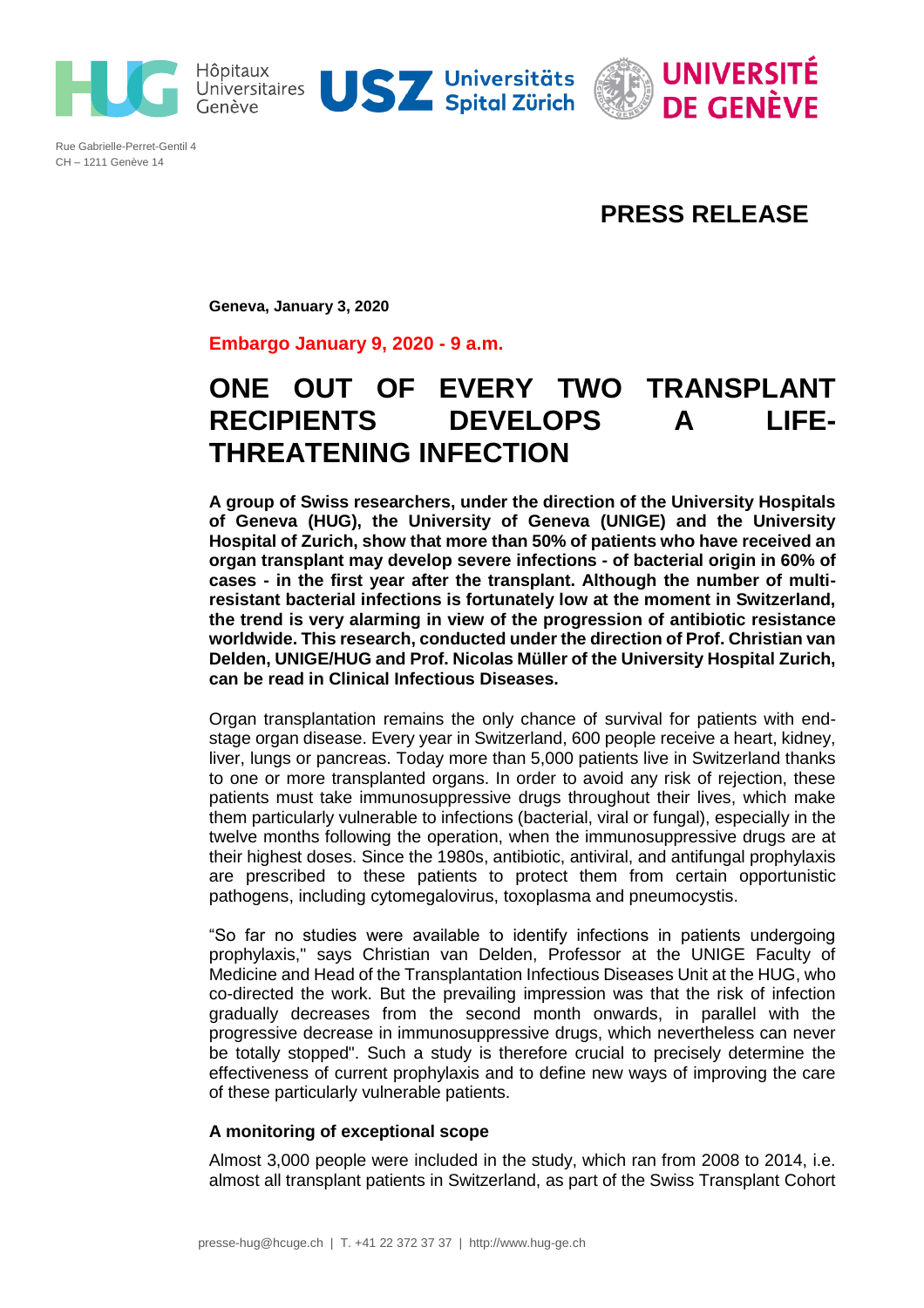



Rue Gabrielle-Perret-Gentil 4 CH – 1211 Genève 14

> Study (STCS). Financed by the National Science Foundation, the country's main hospitals and the Federal Office of Public Health, this cohort has been monitoring transplant patients, particularly for infectious complications, since 2008 for the purposes of research and standardisation of care. "The main aim is to improve the quality of life and survival of our patients," says Professor Nicolas Müller of the University Hospital Zurich, president of the scientific board of the STCS.

> What does this follow-up reveal? The prophylaxis is efficient to prevent cytomegalovirus, toxoplasma and pneumocystis infections, which have become rare. However, more than 50% of the patients still experienced one or more severe infections due to other pathogens, with different vulnerabilities depending on the type of organ transplant. The patients most at risk in the weeks following the transplant are those who received a heart or lungs. Afterwards, lung transplant recipients remain very vulnerable to infection. On the other hand, patients who have received a kidney remain relatively less at risk for serious infections. The types of pathogens involved have also been determined: more than 60% of infections are bacterial, usually caused by enterobacteria, intestinal bacteria that tend to develop resistance to antibiotics. Of notice, most infections affect the transplanted organ itself.

> "In order to ensure adequate prophylaxis and follow-up, we must therefore take into account the chronology, the type of transplanted organ and the bacteria most often involved, explains Christian van Delden, co-founder of the STCS. Our work has thus enabled us to establish some guidelines for MDs." The prevention of infections in transplant patients is a major challenge in view of the worldwide increase in antibiotic resistance, and calls for improved surgical techniques and the development of new therapies that are less likely to encourage the emergence of multi-resistant bacteria.

### **A study unique in the world**

In most countries, the distances between transplant centers and patients' homes are too important to allow accurate monitoring of infectious complications after transplantation. In Switzerland, on the other hand, these distances are small and patient follow-up is carried out by the transplant centers themselves, which are the university hospitals of Bern, Basel, Geneva, Lausanne and Zurich, as well as the cantonal hospital of St. Gallen. Its high medical density and its geographical specificities make Switzerland a unique country for the follow-up of these patients throughout their lives.

This study, the largest published to date in the field, was carried out by a group of researchers including experts in transplantation infectiology from all Swiss centers (H. Hirsch, M. Weisser and N. Khanna from Basel, O. Manuel and P. Meylan from Lausanne, A. Cusini, C. Garzoni and C. Hirzel of Berne, K. Boggian of St. Gallen, D. Nadal and C. Berger of Zurich).